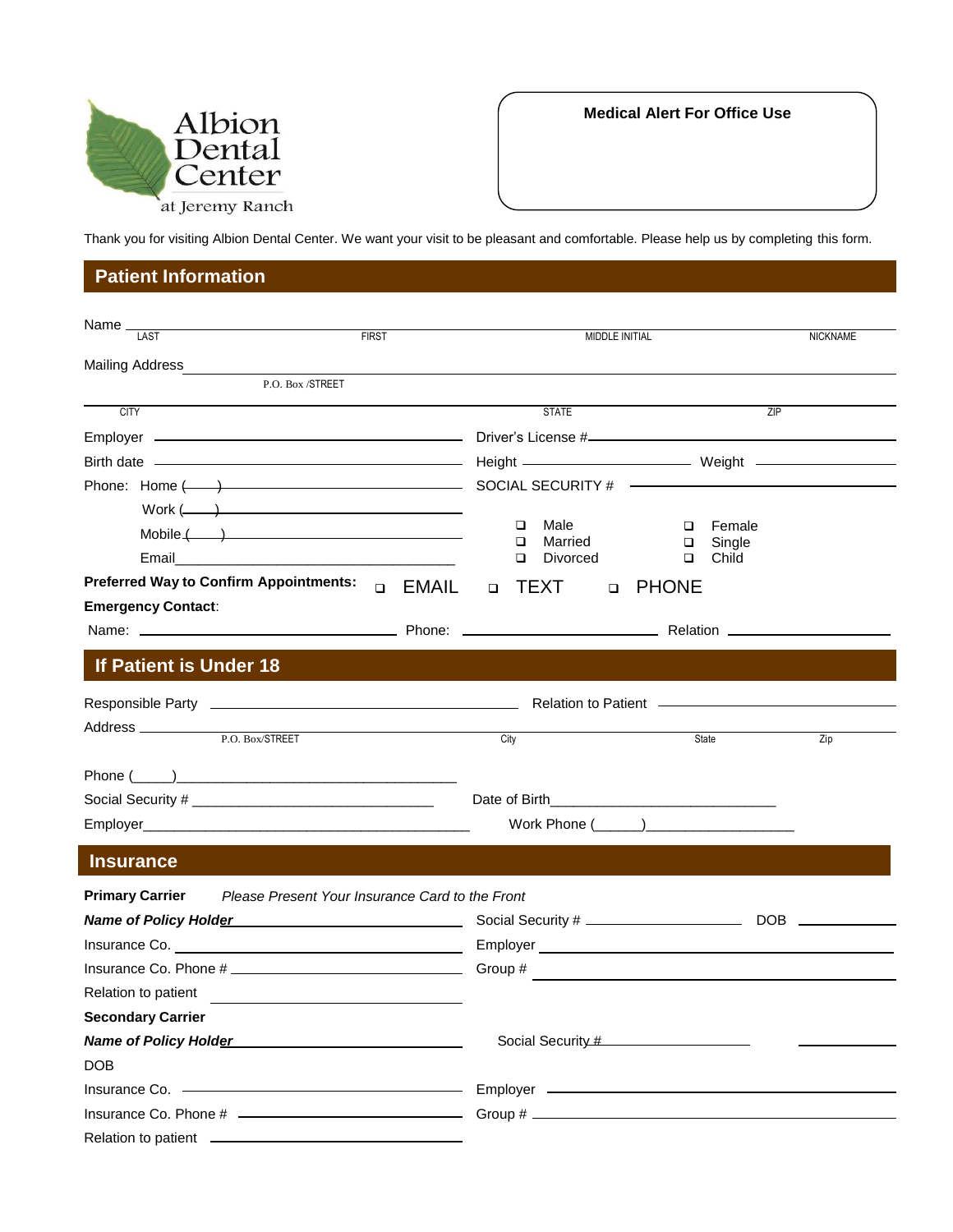#### **Insurance Authorization Statement (Sign & Date)**

I hereby authorize payment directly to the Dental Office of the group insurance benefits otherwise payable to me. I understand that I am responsible for all costs and dental treatment. I hereby authorize the Dental Office to administer such medications and perform such diagnostic and therapeutic procedures as may be necessary for proper dental care. The information on this page and the medical history is correct to the best of my knowledge.

Signature Date

Please let us know if there is anything we can do to make your visit with us more comfortable here at Albion Dental Center.

# **Other Information**

How did you hear about us?

What is the reason for today's visit? \_\_\_\_\_\_\_\_\_\_

Do you have any questions or concerns we can help you with today?

Is there anything about your smile that you would like to change?

Why did you leave your last dentist? \_

What did you like **most** about your last dentist?

What did you like **least** about your last dentist?

# **Medical History and Information**

| Physician's Phone Number ()                                                        | Pharmacy Management Pharmacy | Phone __________________ |  |  |  |  |
|------------------------------------------------------------------------------------|------------------------------|--------------------------|--|--|--|--|
| Please list any and all medication you may be taking including Vitamin Supplements |                              |                          |  |  |  |  |
|                                                                                    |                              |                          |  |  |  |  |
|                                                                                    |                              |                          |  |  |  |  |
|                                                                                    |                              |                          |  |  |  |  |

#### **Have you ever had to "Pre-Medicate" for a dental appointment?**  Yes No

|        | Have you ever had or<br>been diagnosed with: | Do y<br>aller    |  |
|--------|----------------------------------------------|------------------|--|
| ⊓      | <b>Artificial Heart</b><br>Valve             | ◻<br>$\Box$      |  |
| □      | Artificial Joints,                           | $\Box$<br>$\Box$ |  |
| □      | Screws, Pins, etc.<br>Abnormal bleeding      | $\Box$           |  |
|        | with extractions or<br>surgery               | $\Box$<br>$\Box$ |  |
| □      | <b>Blood Disease</b>                         | $\Box$           |  |
| □      | <b>Congenital Heart</b><br>Lesions           | $\Box$<br>$\Box$ |  |
| ❏      | Heart Murmur                                 | $\Box$           |  |
| $\Box$ | Heart Repair                                 | $\Box$           |  |
| □      | Mitral Valve                                 |                  |  |
|        | Prolapse                                     |                  |  |
| □      | Pacemaker                                    |                  |  |
| ⊓      | Rheumatic Fever                              |                  |  |

| Do you have any<br>allergies to the |         |  |
|-------------------------------------|---------|--|
| ⊔                                   | Aspirin |  |

- **Barbiturates**
- Codeine
- Erythromycin
- Ibuprofen
- Latex
- Local Anesthesia
- Metals
- **Nuts**
- Penicillin Sulfa
- Other
	- \_

□ Coumadin **Have you ever taken any of the following Meds?**

- □ Warfarin
- Dexfenfluramine □ Fen-Phen
- D Pondimin
- **Q** Redux
- **Q** Levoxyl
- 
- □ Synthroid D Bisphonates Such as: Reclast Boniva
	- Fosamax Premarin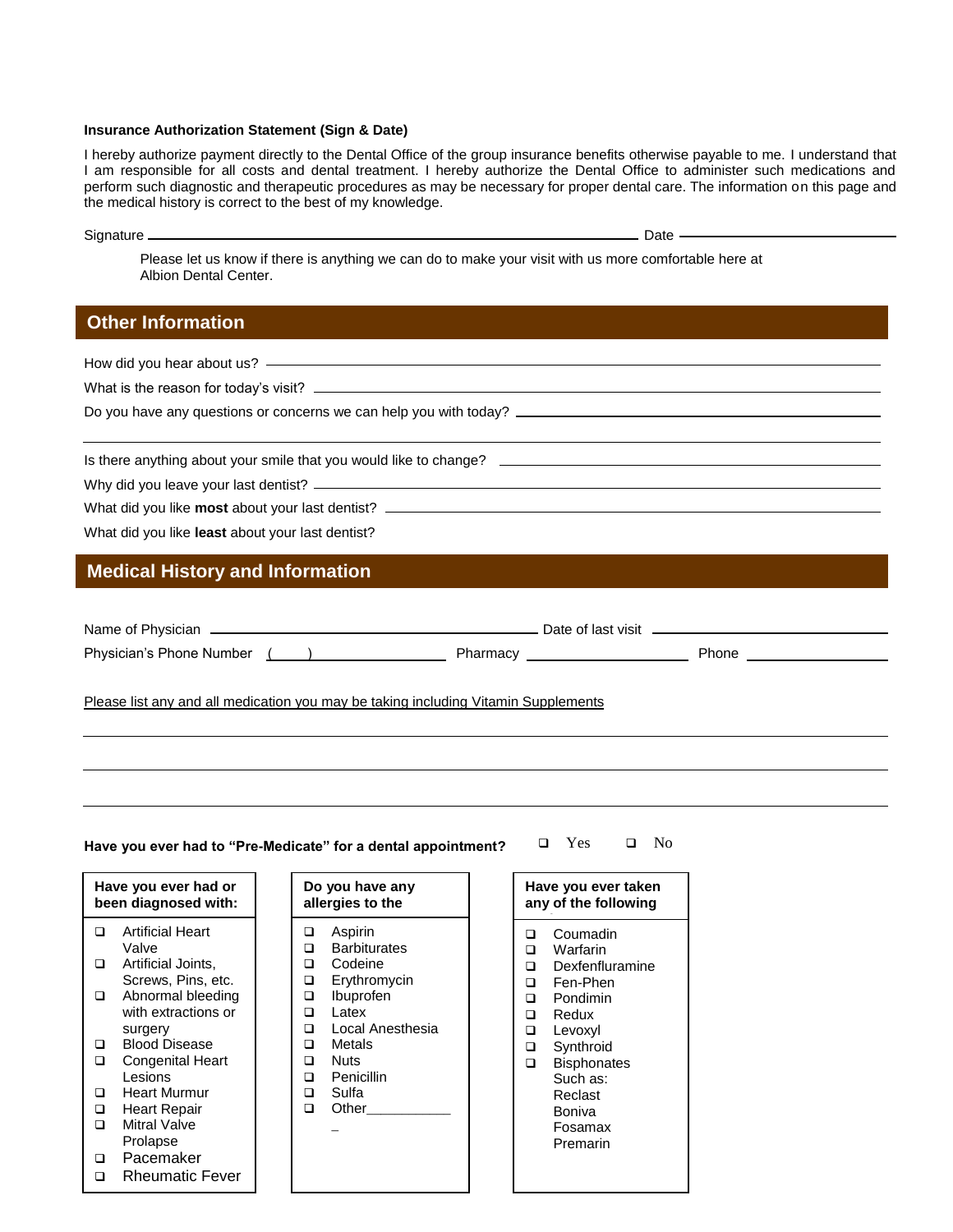| Women: Is there a chance you may be Pregnant? $\Box$ Yes $\Box$ No |  |  |  |  |
|--------------------------------------------------------------------|--|--|--|--|
|--------------------------------------------------------------------|--|--|--|--|

Due Date Are you nursing? Are you taking birth control?

# **Do you have a personal or family history of any of the following? Please indicate personal health history by marking next to the condition.**

- Aids
- **D** Anemia
- **D** Arthritis
- Artificial Joints
- Asthma
- □ Back Problems
- **Q** Cancer
- □ Chemical Dependency
- **Q** Chemotherapy
- □ Circulatory Problems
- **Q** Cortisone Treatments
- □ Cough, Persistent
- □ Cough up Blood
- Diabetes
- **Dizziness**
- $\Box$  Epilepsy
- □ Fainting
- □ Glaucoma
- □ Headaches
- $\Box$  Head Injury
- **Heart Problems**
- **Hemophilia**
- $\Box$  Hepatitis  $\Box$
- $\Box$  High Blood Pressure
- **Q** HIV
- **Jaundice**
- Jaw Pain
- □ Kidney Disease
- **Liver Disease**
- **Low Blood Pressure D** Mental Disorder
- □ MRSA
- Nervous Disorder
- □ Radiation Treatment
- Respiratory Disease
- **Q** Rheumatism
- □ Scarlet Fever
- □ Shortness of Breath
- **Q** Sinus Problems
- □ Skin Rash
- □ Stomach Problems
- □ Stroke
- Swelling of Feet or Ankles
- □ Thyroid Problems
- **D** Tonsillitis
- $\square$  Tourette Syndrome
- **u** Tuberculosis
- **D** Tumors
- **u** Ulcer
- Venereal Disease

# **Treatment Authorization Form**

I authorize and give consent to perform dental services agreed between doctor and patient and/or parent or guardian to be necessary or advisable including the use of local anesthesia and other medication as indicated. I certify to the above statements regarding my medical condition.

Payment for all treatment and services rendered are my responsibility.

PATIENTS SIGNATURE DATE

If patient is a child or requires a guardian:

PARENT/GUARDIAN SIGNATURE DATE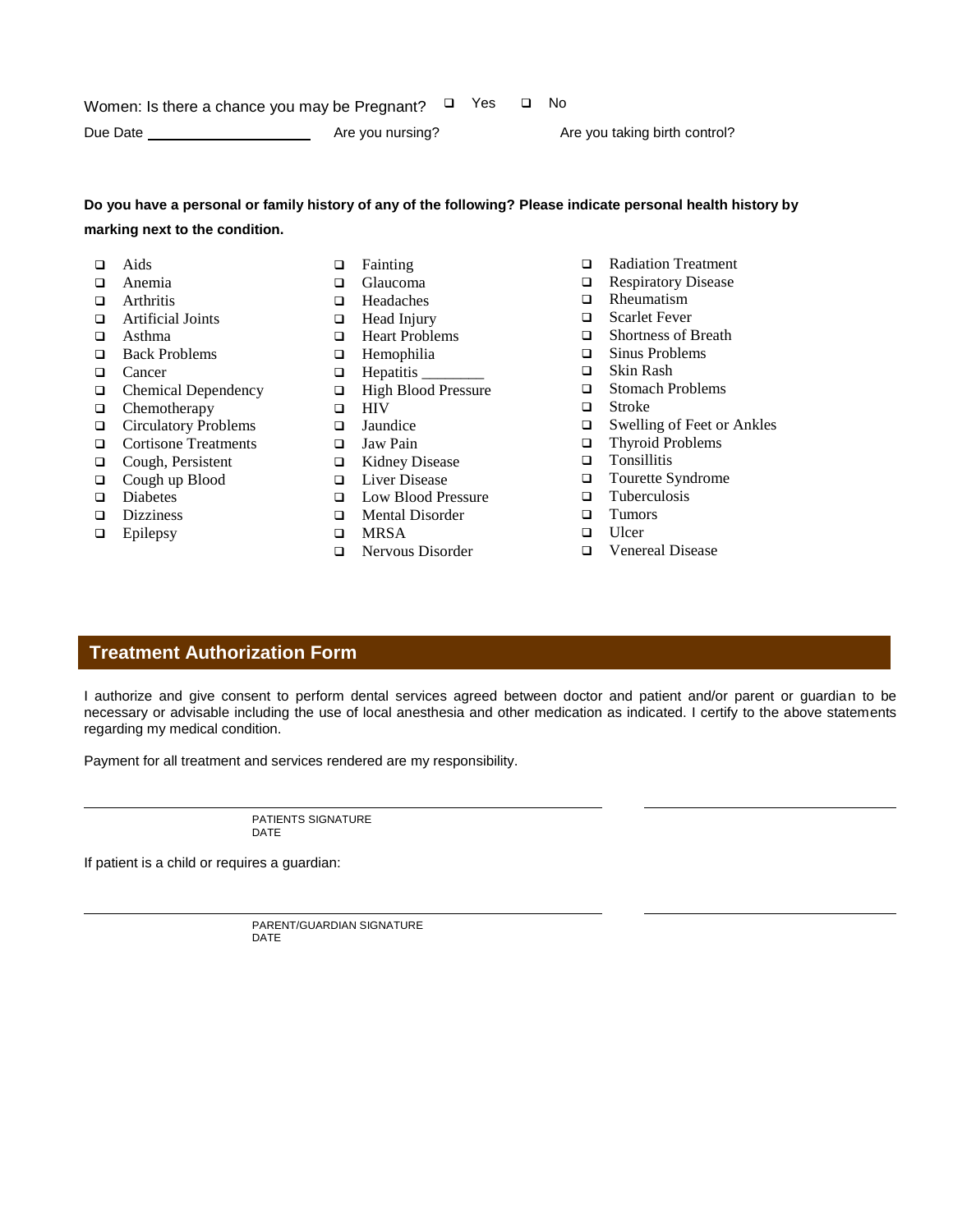

# **NOTICE OF PRIVACY PRACTICES**

#### **PURPOSE**

This form, Notice of Privacy Practices, presents the information that federal law requires us to give our patients regarding our privacy practices.

We must provide this Notice to each patient beginning no later than the date of our first service delivery to the patient, including service delivered electronically, after August 30, 2005. We must make a good-faith attempt to obtain written acknowledgement of receipt of the Notice from the patient. We must also have the Notice available at the office for patients to request to take with them. We must post the Notice in our office in a clear and prominent location where it is reasonable to expect any patients seeking service from us to be able to read the Notice. Whenever the Notice is revised, we must make the Notice available upon request on or after the effective date of the revision in a manner consistent with the above instructions. Thereafter, we must distribute the Notice to each new patient at the time of service delivery and to any person requesting a Notice. We must also post the revised Notice in our office as discussed above. This Notice describes how health information about you may be used and disclosed and how you can get access to this information. Please review it carefully. The privacy of you health information is important to us.

#### **OUR LEGAL DUTY**

We are required by applicable federal and state law to maintain the privacy of your health information. We are also required to give you this Notice about our privacy practices, our legal duties, and your rights concerning your health information. We must follow the privacy practices that are described in this Notice while it is in effect. This Notice takes effect (08/30/05), and will remain in effect until we replace it.

We reserve the right to change our privacy practices and the terms of this Notice at any time, provided such changes are permitted by applicable law. We reserve the right to make the changes in our privacy practices and the new terms of our Notice effective for all health information that we maintain, including health information we created or received before we made the changes. Before we make a significant change in our privacy practices, we will change this Notice and make the new Notice available upon request.

You may request a copy of our Notice at any time. For more information about our privacy practices, or for additional copies of this Notice, please contact us using the information listed at the end of this Notice.

#### **USES AND DISCLOSURES OF HEALTH INFORMATION**

We use and disclose health information about you for treatment, payment, and healthcare operations. For example:

**Treatment:** We may use or disclose your health information to a physician or other healthcare provider providing treatment to you.

**Payment:** We may use and disclose your health information to obtain payment for services we provide to you.

**Healthcare Operations:** We may use and disclose your health information in connection with our healthcare operations. Healthcare operations include quality assessment and improvement activities, reviewing the competence or qualifications of healthcare professionals, evaluating practitioner and provider performance, conducting training programs, accreditation, certification, licensing or credentialing activities.

**Your Authorization:** In addition to our use of your health information for treatment, payment or healthcare operations, you may give us written authorization to use your health information or to disclose it to anyone for any purpose. If you give us an authorization, you may revoke it in writing at any time. Your revocation will not affect any use or disclosures permitted by your authorization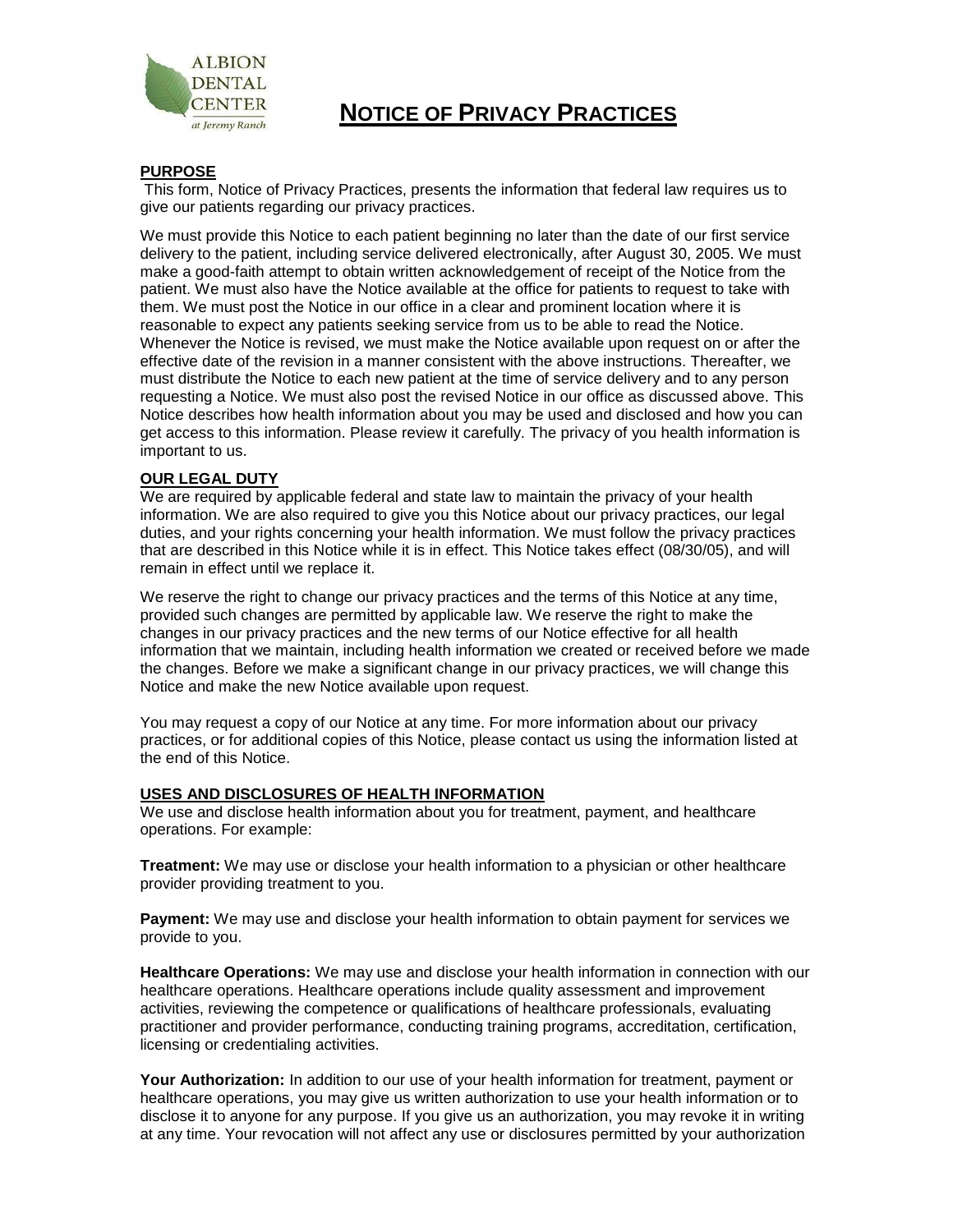while it was in effect. Unless you give us a written authorization, we cannot use or disclose your health information for any reason except those described in this Notice.

**To Your Family and Friends:** We must disclose your health information to you, as described in the Patient Rights section of this Notice. We may disclose your health information to a family member, friend or other person to the extent necessary to help with your healthcare or with payment for your healthcare, but only if you agree that we may do so.

**Persons Involved In Care:** We may use or disclose health information to notify, or assist in the notification of (including identifying or locating) a family member, your personal representative or another person responsible for your care, of your location, your general condition, or death. If you are present, then prior to use or disclosure of your health information, we will provide you with an opportunity to object to such uses or disclosures. In the event of your incapacity or emergency circumstances, we will disclose health information based on a determination using our professional judgment disclosing only health information that is directly relevant to the person's involvement in your healthcare. We will also use our professional judgment and our experience with common practice to make reasonable inferences of your best interest in allowing a person to pick up filled prescriptions, medical supplies, x-rays, or other similar forms of health information.

**Marketing Health-Related Services:** We will not use your health information for marketing communications without your written authorization.

**Required by Law:** We may use or disclose your health information when we are required to do so by law.

**Abuse or Neglect:** We may disclose your health information to appropriate authorities if we reasonably believe that you are a possible victim of abuse, neglect, or domestic violence or the possible victim of other crimes. We may disclose your health information to the extent necessary to avert a serious threat to your health or safety or the health or safety of others.

**National Security:** We may disclose to military authorities the health information of Armed Forces personnel under certain circumstances. We may disclose to authorized federal officials health information required for lawful intelligence, counterintelligence, and other national security activities. We may disclose to correctional institution or law enforcement official having lawful custody of protected health information of inmate or patient under certain circumstances.

**Appointment Reminders:** We may use or disclose your health information to provide you with appointment reminders (such as voicemail messages, postcards, or letters).

#### **PATIENT RIGHTS**

Access: You have the right to look at or get copies of your health information, with limited exceptions. You may request that we provide copies in a format other than photocopies. We will use the format you request unless we cannot practicably do so. (You must make a request in writing to obtain access to your health information. You may obtain a form to request access by using the contact information listed at the end of this Notice. We will charge you a reasonable cost-based fee for expenses such as copies and staff time. You may also request access by sending us a letter to the address at the end of this Notice. If you request copies, we will charge you \$0.25 for each page, \$20 per hour for staff time to locate and copy your health information, and postage if you want the copies mailed to you. If you request an alternative format, we will charge a cost-based fee for providing your health information in that format. If you prefer, we will prepare a summary or an explanation of your health information for a fee. Contact us using the information listed at the end of this Notice for a full explanation of our fee structure.)

**Disclosure Accounting:** You have the right to receive a list of instances in which we or our business associates disclosed your health information for purposes, other than treatment, payment, healthcare operations and certain other activities, for the last 6 years, but not before August 30, 2005. If you request this accounting more than once in a 12-month period, we may charge you a reasonable, cost-based fee for responding to these additional requests.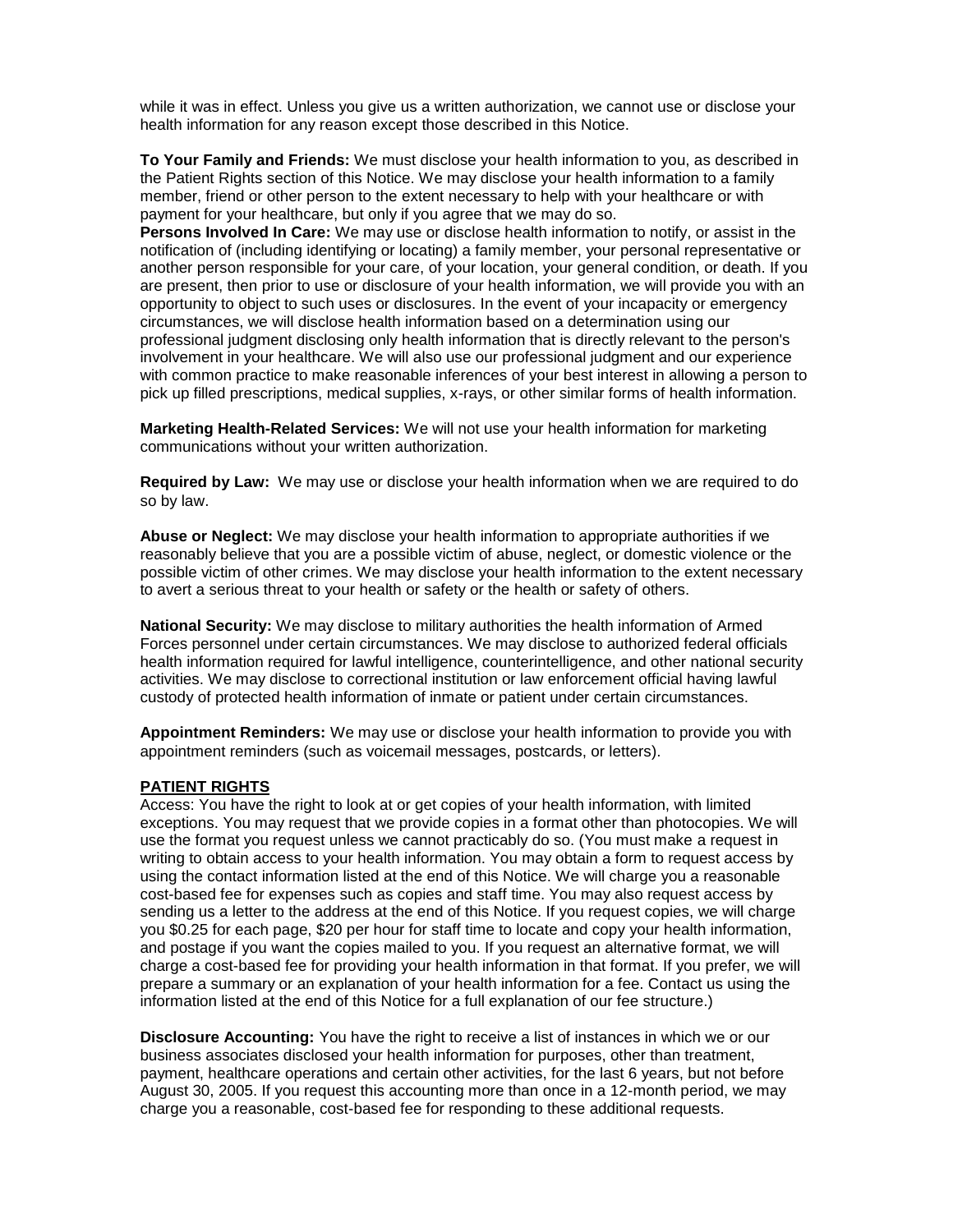**Restriction:** You have the right to request that we place additional restrictions on our use or disclosure of your health information. We are not required to agree to these additional restrictions, but if we do, we will abide by our agreement (except in an emergency).

**Alternative Communication:** You have the right to request that we communicate with you about your health information by alternative means or to alternative locations. {You must make your request in writing.} Your request must specify the alternative means or location, and provide satisfactory explanation how payments will be handled under the alternative means or location you request.

**Amendment:** You have the right to request that we amend your health information. (Your request must be in writing, and it must explain why the information should be amended.) We may deny your request under certain circumstances.

#### **Electronic Notice:**

If you receive this Notice on our Web site or by electronic mail (e-mail), you are entitled to receive this Notice in written form.

### **QUESTIONS AND COMPLAINTS**

If you would like more information about our privacy practices or have questions or concerns, please contact us.

If you are concerned that we may have violated your privacy rights, or you disagree with a decision we made about access to your health information or in response to a request you made to amend or restrict the use or disclosure of your health information or to have us communicate with you by alternative means or at alternative locations, you may complain to us using the contact information listed at the end of this Notice. You also may submit a written complaint to the U.S. Department of Health and Human Services. We will provide you with the address to file your complaint with the U.S. Department of Health and Human Services upon request.

We support your right to the privacy of your health information. We will not retaliate in any way if you choose to file a complaint with us or with the U.S. Department of Health and Human Services.

Contact Officer:

Dr. Ben Russell

#### **Address:**

Albion Dental Center 2700 Homestead Road #130 Park City, Utah 84098

### **E-mail:**

albiondentalcenter@gmail.com

We have received this documents as of the date signed below.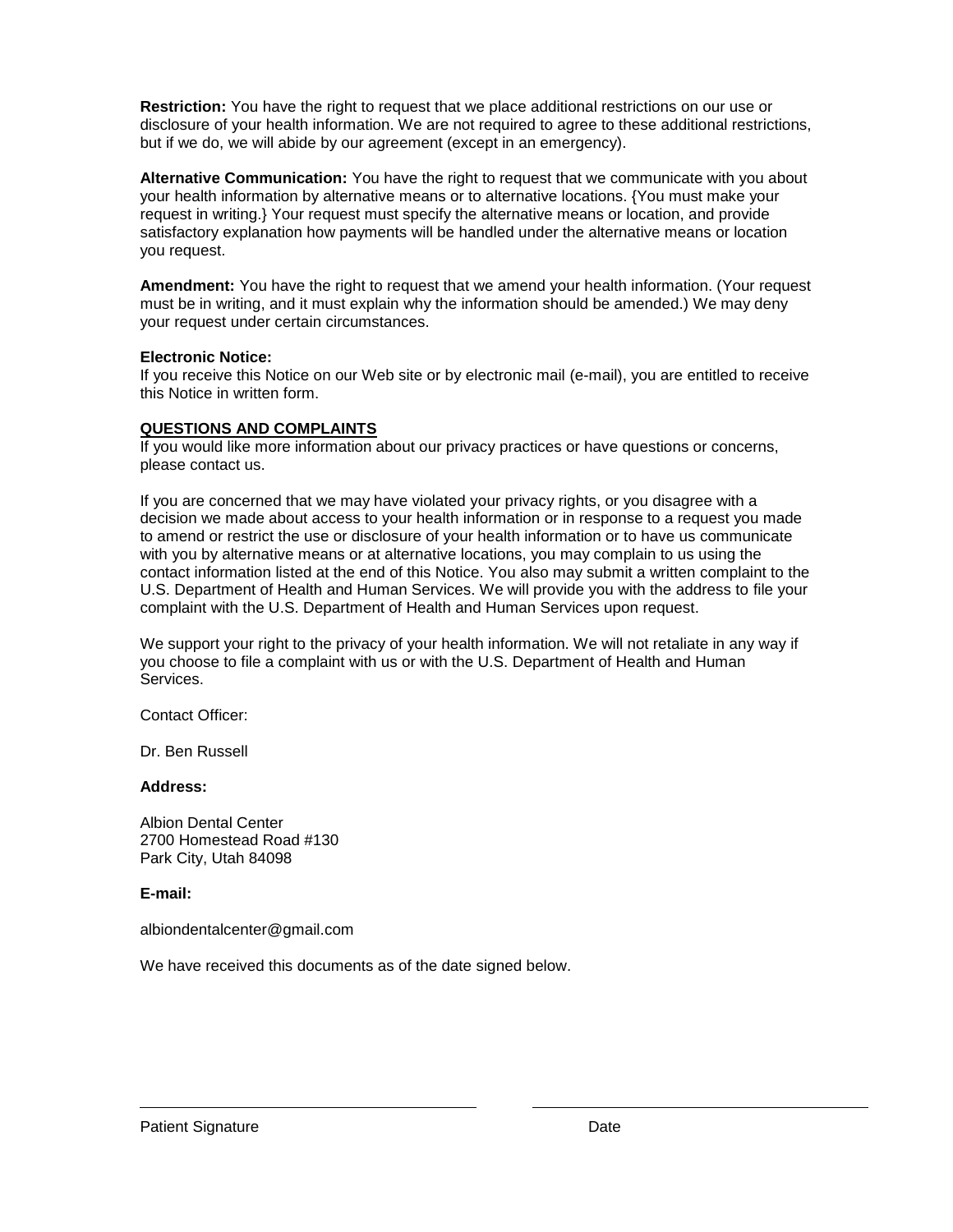# **CONSENT TO PROCEED**

I authorize Dr. Benjamin Russell, D.M.D. of Albion Dental Center and/or such associates or assistants as s/he may designate to perform those procedures as may be deemed necessary or advisable to maintain my dental health or the dental health of any minor or other individual for which I have responsibility, including arrangement and/or administration of any sedative (including nitrous oxide), analgesic, therapeutic, and/or other pharmaceutical agent(s), including those related to restorative, palliative, therapeutic or surgical treatments.

I understand that the administration of local anesthetic may cause an untoward reaction or side effects, which may include, but are not limited to bruising, hematoma, cardiac stimulation, muscle soreness, and temporary or rarely, permanent numbness. I understand that occasionally needles break and may require surgical retrieval. Occasionally drops of local anesthetic may contact the eyes and facial tissues and cause temporary irritation.

I understand that as part of the dental treatment, including preventive procedures such as cleanings and basic dentistry, including fillings of all types, teeth may remain sensitive or even possibly quite painful both during and after completion of treatment. Dental materials and medications may trigger allergic or sensitivity reactions. After lengthy appointments, jaw muscles may also be sore or tender. Gums and surrounding tissues may also be sensitive or painful during and/or after treatment. Although rare, it is also possible for the tongue, cheek or other oral tissues to be inadvertently abraded or lacerated (cut) during routine dental procedures. In some cases, sutures or additional treatment may be required.

I understand that as part of dental treatment items including, but not limited to crowns, small dental instruments, drill components, etc. may be aspirated (inhaled into the respiratory system) or swallowed. This unusual situation may require a series of x-rays to be taken by a physician or hospital and may, in rare cases, require bronchoscopy or other procedures to ensure safe removal.

I understand the need to disclose to the dentist any prescription drugs that are currently being taken or that have been taken in the past. I understand that taking the class of drugs prescribed for the prevention of osteoporosis, such as Fosamax, Boniva or Actonel, may result in complications of non-healing of the jawbones following oral surgery or tooth extractions.

I do voluntarily assume any and all possible risks, including the risk of substantial and serious harm, if any, which may be associated with general preventive and operative treatment procedures in hopes of obtaining the potential desired results, which may or may not be achieved, for my benefit or the benefit of my minor child or ward. I acknowledge that the nature and purpose of the foregoing procedures have been explained to me if necessary and I have been given the opportunity to ask questions**.**

Albion Dental Center is mindful that your time is valuable, as is ours. We require a 24 hour business day notice for any appointment cancellations/changes. If a 24 hour business day notice is not given we reserve the right to apply a fee to your account. At current the fee is set at \$50 per occurrence. Please see our website, albiondentalcenter.com, for posted business hours.

#### **Print Patient Name:**

 **(Patient, legal guardian or authorized agent of patient)**

**Signature:** Date: Date: Date: Date: Date: Date: Date: Date: Date: Date: Date: Date: Date: Date: Date: Date: Date: Date: Date: Date: Date: Date: Date: Date: Date: Date: Date: Date: Date: Date: Date: Date: Date: Date: Date:

**Witness: Date:**

 **(Rev. 7/15)**